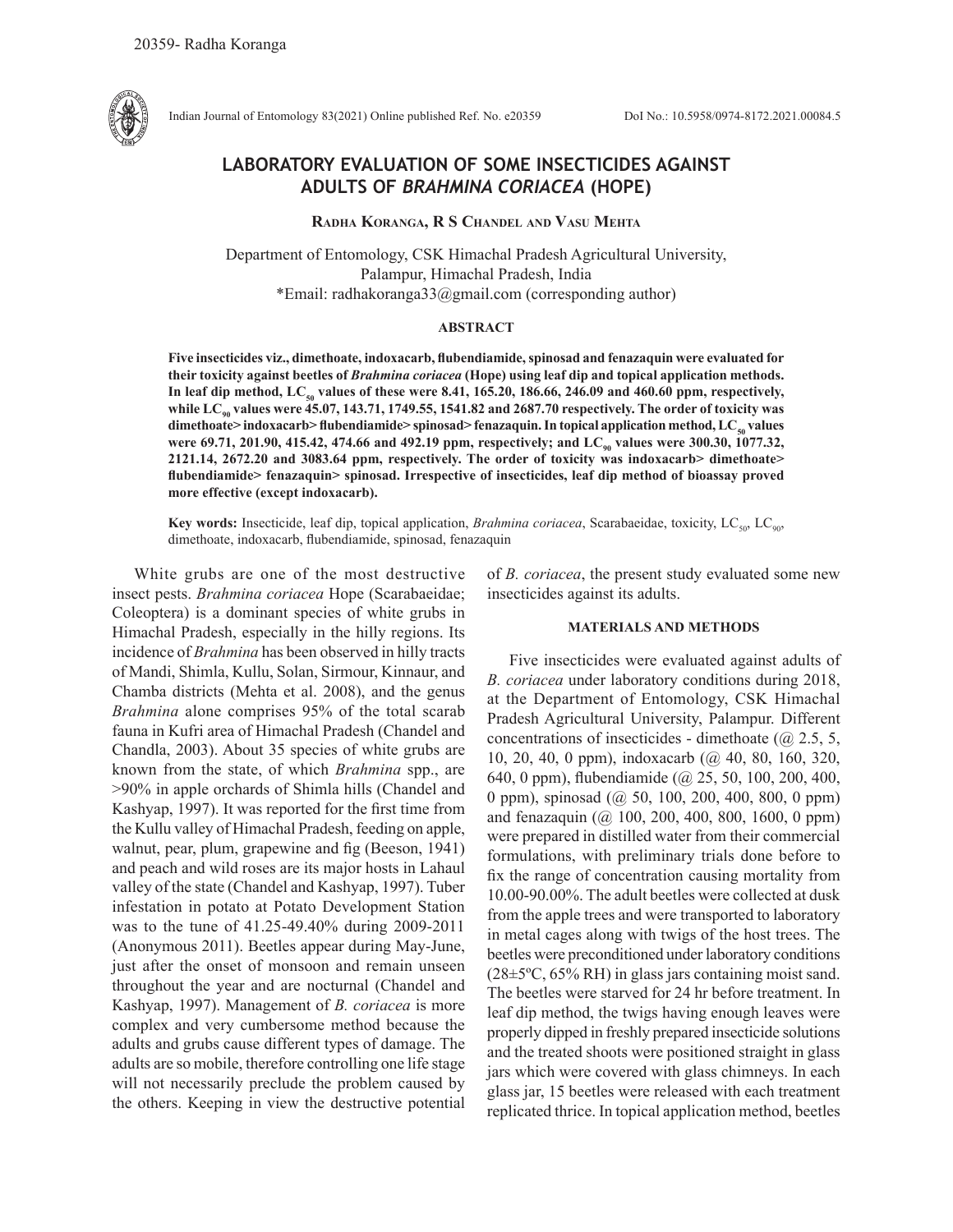were exposed to solutions of insecticides viz. dimethoate (@ 40, 80, 160, 320, 640, 0 ppm), indoxacarb (@ 20, 40, 80, 160, 320, 0 ppm), flubendiamide (@ 100, 200, 400, 800, 1600, 0 ppm), spinosad (@ 50, 100, 200, 400, 800, 0 ppm) and fenazaquin (@ 100, 200, 400, 800, 1600, 0 ppm) with a hand atomizer. Aftet 15-20 min, the beetles were again released in glass jars containing moist soil. Fresh twigs of apple were given ad libitum for feeding with twigs changed daily and optimum soil moisture being maintained. The soil was tipped out of glass jars after 24 hr, and mortality observed after 24 hr of treatment. Beetles were considered dead, if it failed to respond, when probed. These data were computed as % and corrected using Abbott's formula (Abbott, 1925). To calculate  $LC_{50}$  and  $LC_{90}$  values, the corrected % mortality was subjected to probit analysis (Finney, 1971). Relative toxicity was calculated by dividing  $LC_{50}$ value of a particular insecticide by lowest  $LC_{50}$  value among all the insecticides.

### **RESULTS AND DISCUSSION**

In leaf dip method, the beetles of *B. coriacea* were found to be highly susceptible to dimethoate. Indoxacarb showed 19.6x more  $LC_{50}$ , and flubendiamide, spinosad and fenazaquin showed 22.19, 29.26 and 54.76x more  $LC_{50}$  as compared to dimethoate. Comparison of indoxacarb with flubendiamide or spinosad or fenazaquin revealed marginal differences in their toxicity. The increase in  $LC_{50}$  of flubendiamide, spinosad with respect to indoxacarb, in spinosad with respect to flubendiamide and in fenazaquin with respect to spinosad, varied from 1.12-1.87x. In fenazaquin, 2.78 and 2.46x more  $LC_{50}$  was observed in respect to indoxacarb and flubendiamide, respectively. The decreasing order of toxicity when fed on treated foliage and with  $LC_{50}$  value was: dimethoate > indoxacarb > flubendiamide > spinosad > fenazaquin. As compared with fenazaquin, dimethoate was 54.76x more toxic, followed by indoxacarb (2.78x toxic), flubendiamide (2.46x toxic), and spinosad (1.87x toxic) (Table 1).

In topical applications, indoxacarb was found to be highly toxic  $(LC_{50}$  value which was calculated to be minimum as compared with evaluated ones). The  $LC_{50}$  values of dimethoate, flubendiamide, fenazaquin and spinosad were 2.89, 5.95, 6.8 and 7.06x more than indoxacarb. Similarly, in case of flubendiamide, fenazaquin and spinosad, these values were 2.05, 2.35 and 2.43x more as compared to flubendiamide, whereas the  $LC_{50}$  of spinosad was 1.03x more in comparison to fenazaquin. The order of toxicity was observed on the

|                   |                                                 |          |                          |                           | Table 1. Evaluation of insecticides against adults of <i>B. coriacea</i> using leaf dip and topical application method |      |                    |                      |                       |                       |                     |       |
|-------------------|-------------------------------------------------|----------|--------------------------|---------------------------|------------------------------------------------------------------------------------------------------------------------|------|--------------------|----------------------|-----------------------|-----------------------|---------------------|-------|
|                   |                                                 |          | Leaf dip                 |                           |                                                                                                                        |      |                    |                      |                       | Topical application   |                     |       |
| nsecticides       | $\overset{\text{LC}_{\text{SO}}}{\text{(ppm)}}$ | toxicity | Relative Fiducial limits | $L_{\rm Q\oplus}^{\rm s}$ | Fiducial limits $\chi^2_{\rm cal}$                                                                                     |      | $LC_{50}$<br>(ppm) | Relative<br>toxicity | Fiducial limits       | (mdd<br>$LC_{\rm on}$ | Fiducial limits     | , cal |
| <i>i</i> methoate | 8.41                                            | 54.7     | $7.03 - 10.4$            | 45.07                     | $36.05 - 56.42$ 3.05                                                                                                   |      | 201.90             | 2.43                 | 173.71-239.73 1077.32 |                       | 831.22-1323.42 0.86 |       |
| doxacarb          | 165.20                                          | 2.78     | 137.05 - 201.66          | 1043.71                   | 767.26-1320.17                                                                                                         | 0.15 | 69.71              | 7.06                 | 59.80-83.62           | 300.30                | 251.08-359.16       | 0.90  |
| lubendiamide      | 186.66                                          | 2.46     | $158.93 - 235.80$        | 1749.55                   | 1086.23-2412.90 1.63                                                                                                   |      | 415.42             |                      | 355.45-492.70         | 2121.14               | 1658.60-2583.68     | 1.63  |
| pinosad           | 246.09                                          | 1.87     | 208.10 - 298.62          | 1541.82                   | 1130.86 - 1952.80 1.23                                                                                                 |      | 492.19             |                      | 402.00-638.74         | 3083.64               | 2631.44-3344.15     | 1.23  |
| enazaquin         | 460.60                                          |          | 391.31-552.74            | 2687.70                   | 2031.21-3344.15 0.92                                                                                                   |      | 474.66             |                      | 392.32-605.46         | 2672.20               | 2095.42-3407.75     | 1.26  |
|                   |                                                 |          |                          |                           |                                                                                                                        |      |                    |                      |                       |                       |                     |       |